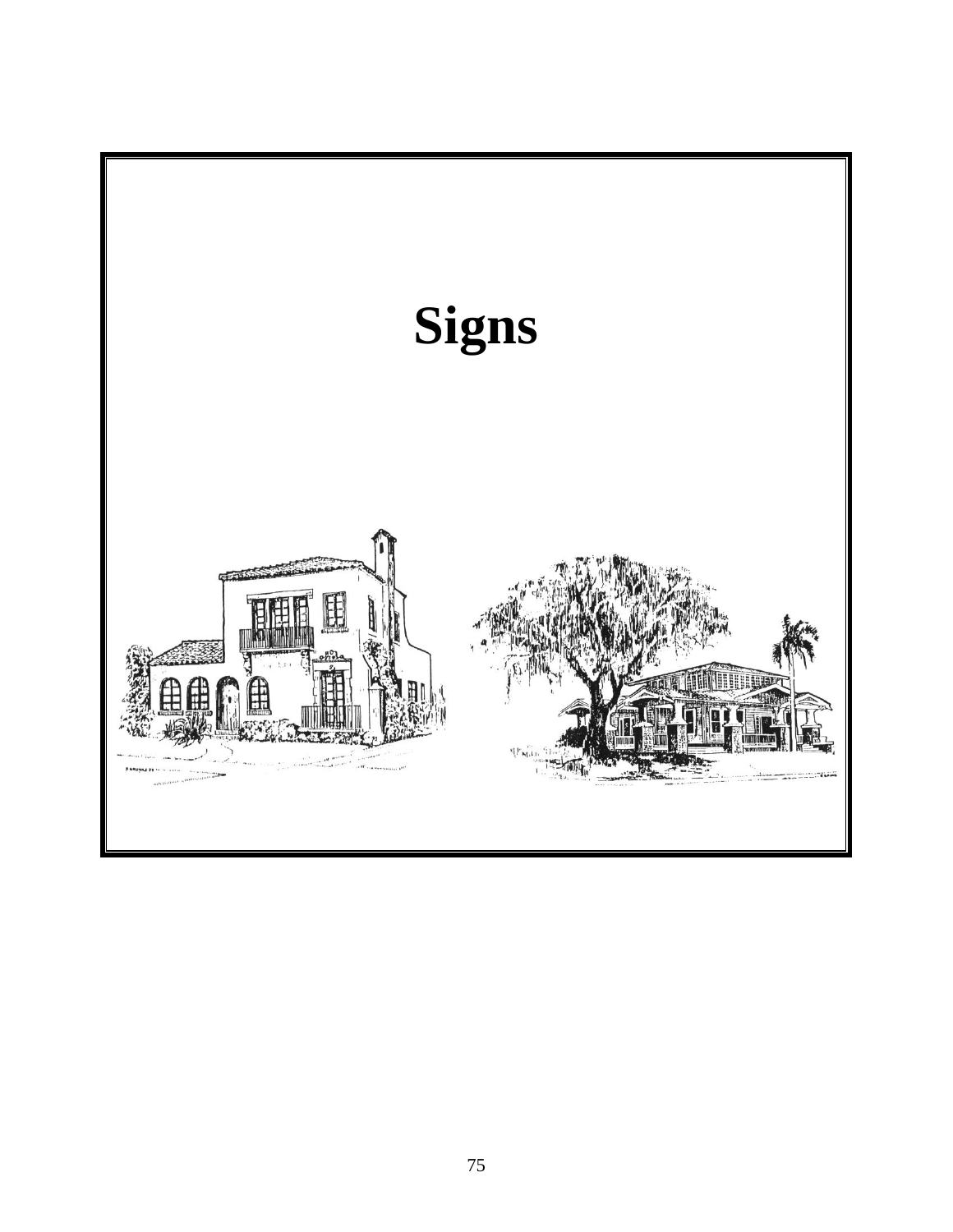## **Sign Regulations**

These guidelines for sign design and placement are specifically for those properties within the Historic District which are commercially zoned, zoned for multi-family buildings, or used for other non-residential purposes.

Signs within the district must be approved by the A.R.C. and comply with Chapter 27 of the Tampa City Code, which establishes maximum parameters for signs. These design guidelines will further refine the sign regulations to meet the specific character of the Seminole Heights Historic District.

### **It is not Permissible to…**

Place commercial signs facing residential areas.

Wall signs are encouraged adjacent to businesses with the Historic District and shall be keeping with the style of the building. The location of wall signs shall be limited by the sign code; size shall not exceed one-quarter square foot per linear foot of building frontage, up to a maximum of twenty-feet square feet. Individual letters shall not exceed ten inches in height, with width in proportion to height. This guideline is not intended, however, to inhibit the design of unusual signs that may nevertheless maintain the character of the building.



## **This building uses a mix of wall, canopy and temporary signs.**

**Shops sharing a canopy may use a different sign style for each shop.**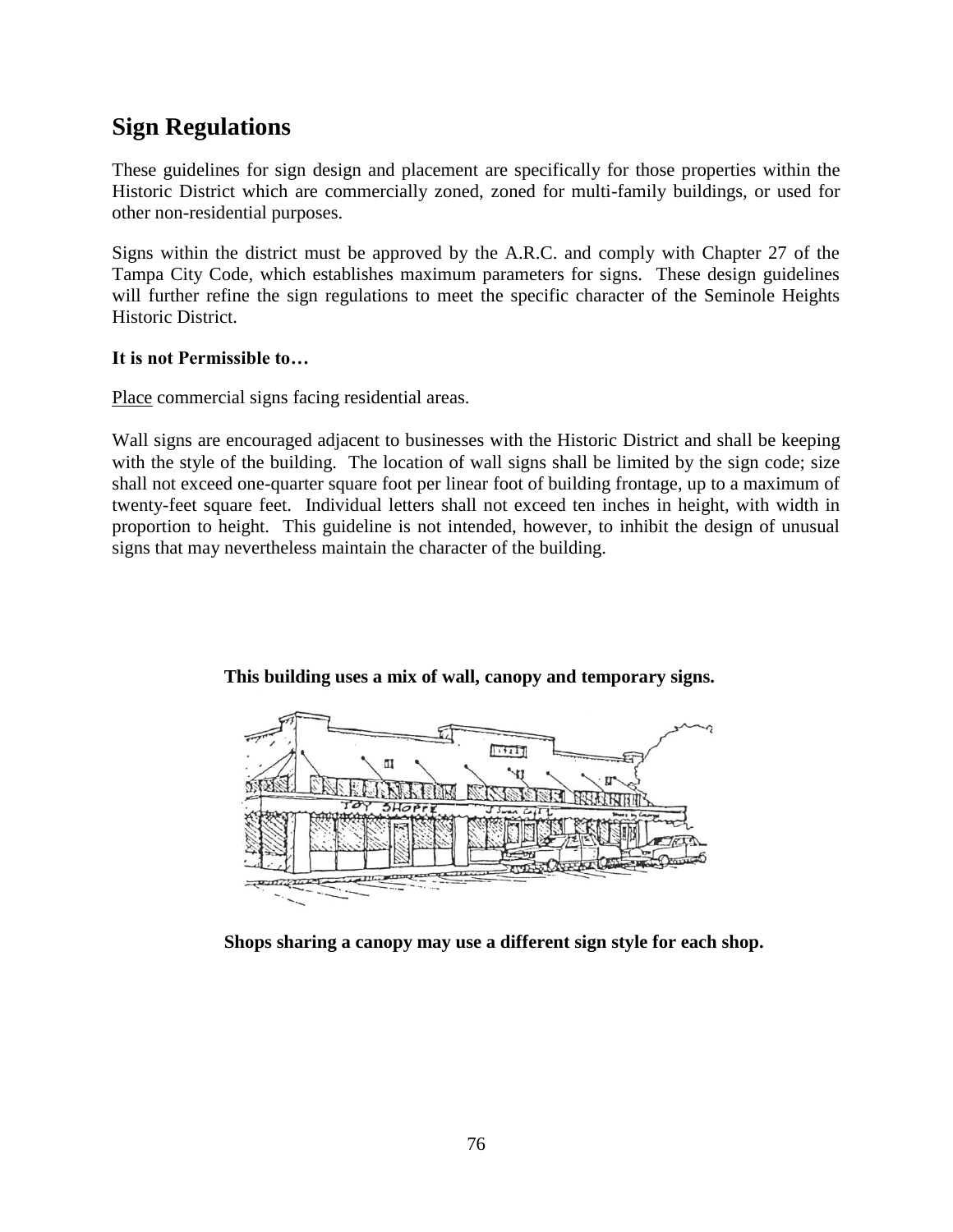# **District Standards**

The intent of these guidelines for signs within the district is to prevent visual disruption of the character of the district.

The underlying standard for sign design within the Historic District is to design and locate the sign so that it relates to, rather than obscures or disrupts, the elements of the historic building or property on which it is attached.

The sign should not hide architectural detail or features of a building. It should not visually clutter nor interfere with views of the building.

Since architectural styles within the Historic District vary, sign styles which reflect the architectural period of the building or its identity are encouraged.

The size of signs shall be in proportion with the size of the building. For wall mounted signs, one-quarter square foot of sign for each linear foot of primary street building frontage, not to exceed twenty-five square feet, is the recommended maximum.

The City of Tampa Code specifically prohibits certain types of signs such as off-site signs, signs that project over the right-of-way, and what are commonly known as billboards within the Seminole Heights Historic District.

Lighted signs. Appropriately designed, lighted signs are acceptable for use within the Seminole Heights Historic District. Signs lighted from a concealed exterior source are encouraged. Neon signs are acceptable for wall signs. Ground signs may also be neon.

**Ground signs and pylon signs** are permitted within the district to identify a building and its parking area. Their preferred location is near the entrance to the parking area. Twenty-five square feet is the recommended maximum; however, smaller signs are recommended on most residentially scaled buildings. For internally lighted signs and neon signs twelve square feet is the recommended maximum.

**Wall signs** are encouraged adjacent to businesses within the Historic District and shall be in keeping with the style of the building. The location of wall signs shall be limited by the sign code; size shall not exceed one-quarter square foot per linear foot of building frontage, up to a maximum of twenty-five square feet. This guideline is not intended, however, to inhibit the design of unusual signs that may nevertheless maintain the character of the building.

**Window signs** which are painted on, attached to or visible through a window should cover no more than twenty-five percent of each glass panel and be limited to one per business. A business may have more than one window sign as long as the signs cover, in aggregate, no more than twenty-five percent of the total storefront glass surface of the business.

**Sign heights** are limited by the sign code; however, in the district, on commercially zoned properties, the maximum recommended height on the building is below the second floor eave height, or in single story buildings, below the roof overhang. The maximum height of ground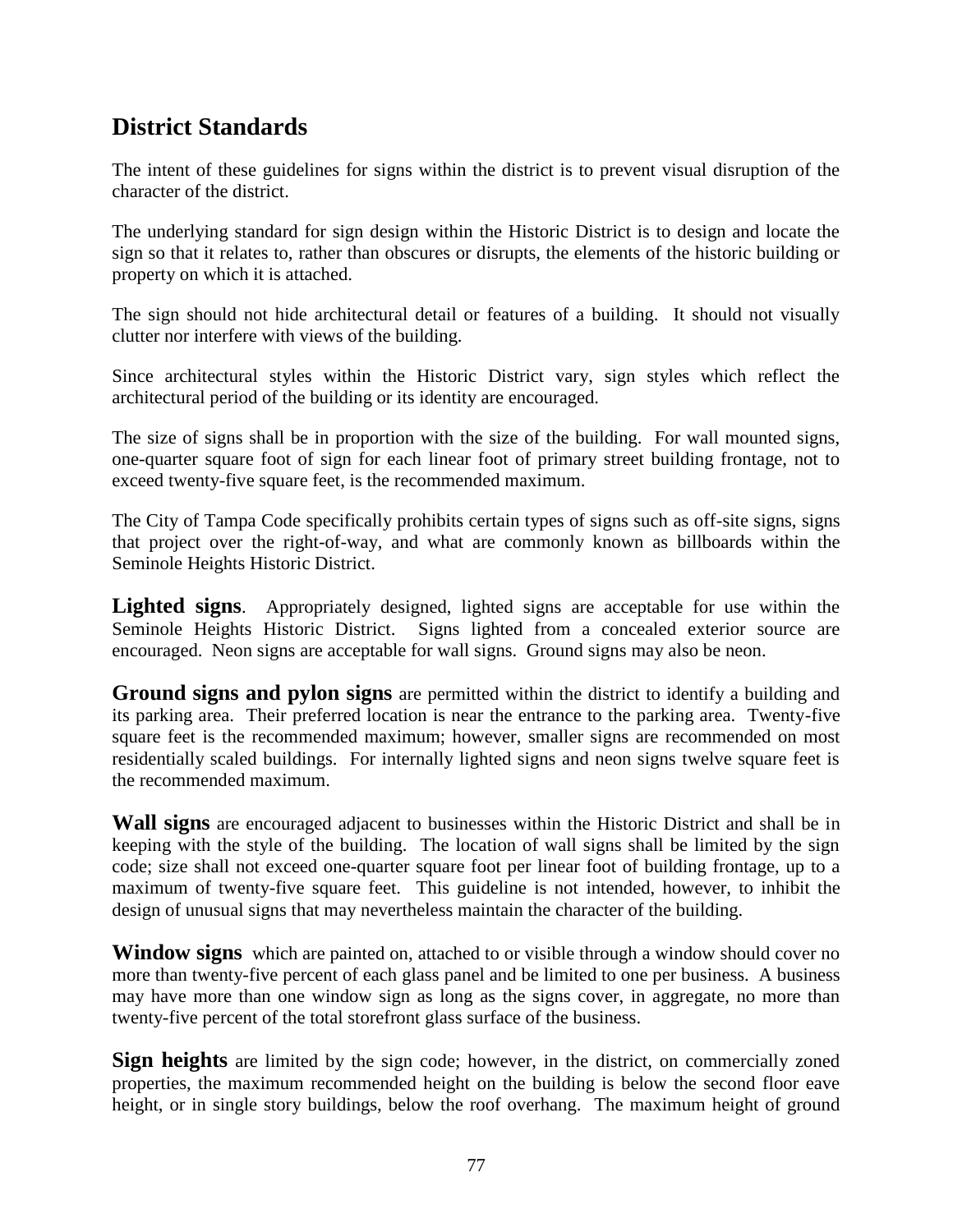signs or pylon signs shall be eighteen feet and shall maintain a minimum of eight feet between grade and the bottom of the sign face.

**Projecting signs** are appropriate within the district and shall be limited to one per business. There must be at least seventy-five feet between projecting signs where there are adjacent businesses so that they do not appear cluttered. Projecting signs can only project eighteen inches into the right-of-way. Signs which project more than eighteen inches into the right-of-way must receive a variance from the Architectural Review Commission and an Authorization for Encroachment from City Council.

Shingle signs or canopy signs are encouraged for commercial businesses in residentially scaled areas and shall not exceed six square feet per occupancy.

Signs in residentially zoned areas are limited to four square feet and shall be non-illuminated.

The Architectural Review Commission will grant Certificates of Appropriateness for signs which are appropriate to the character and scale of Seminole Heights. Signs which are used elsewhere in the City may not be satisfactory for use within the Historic District. The A.R.C. will have the power to require redesign before a Certificate of Appropriateness is granted. For these reasons, it is suggested that applicants discuss plans for new signs with the staff of the A.R.C. before they are designed or constructed.

A Certificate of Appropriateness must be applied for from the A.R.C. for any new design on any site in the Historic District. A Certificate of Appropriateness may be issued by the Administrator of the A.R.C. after staff review of the item.

## **It is Permissible to...**

Use signs which follow the parameters set forth in this section, and relate to the scale and character of the Seminole Heights Historic District.

#### **It is Not Permissible to...**

Design or use signs which violate the parameters set forth in this section.

Use signs which are obtrusive and detract from the scale and character of the Seminole Heights Historic District.